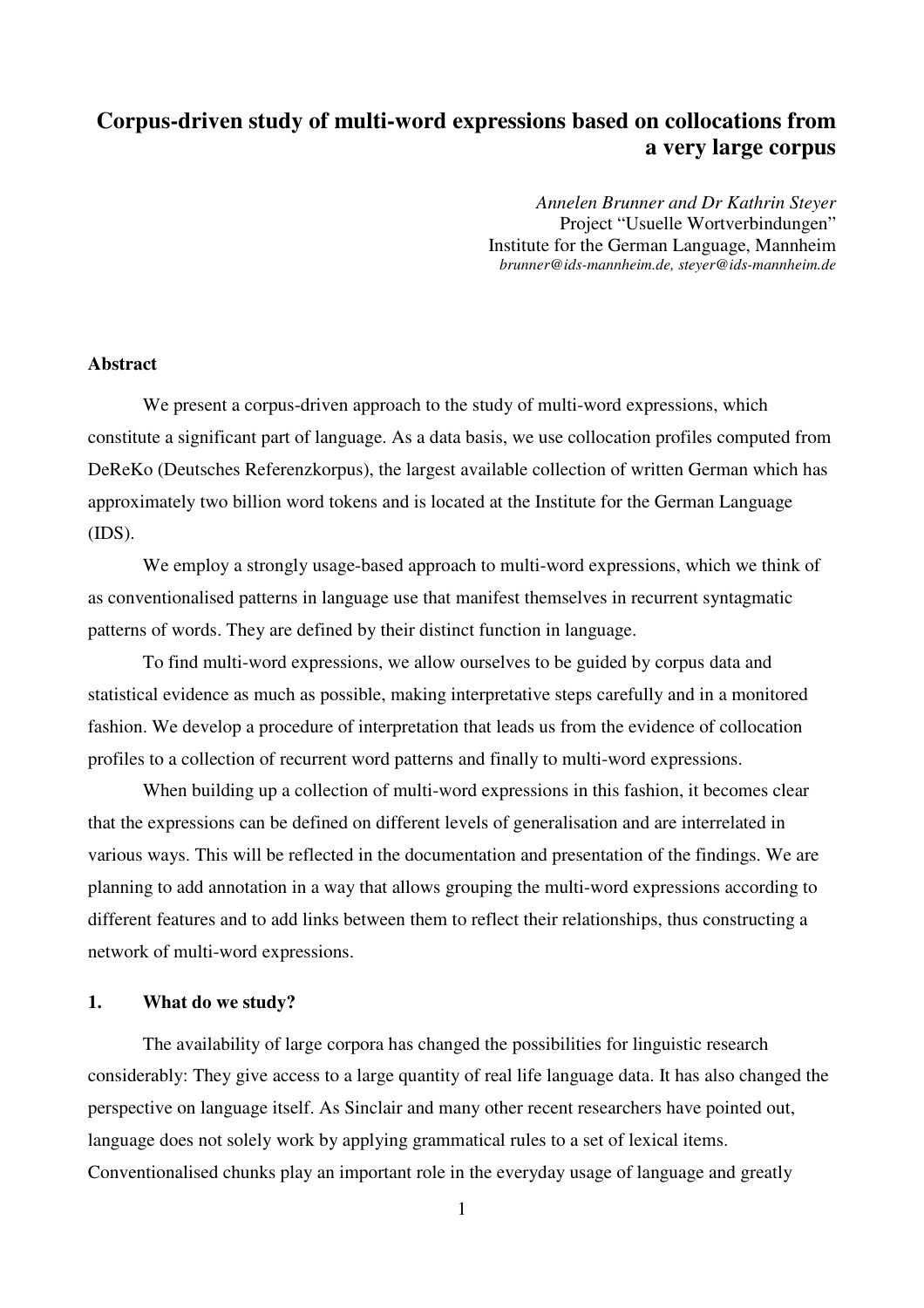shape its structure (*cf.* Sinclair, 1991; Hausmann 2004).

In many instances, the context of a word form, i.e., its collocations, have been studied to arrive at a better understanding of the meaning of the single word form (e.g., Hanks, 2004). On the other hand, corpus data is used to derive abstract, grammatical patterns for the usage of a word (e.g., Hunston/Francis, 2000).

Our approach is slightly different. We are interested not in single word forms but in multiword expressions. We aim to find out which ones are common in contemporary German and to capture their behaviour and meaning. By following the evidence of corpora as opposed to intuition, it is possible to discover multi-word expressions that are not yet listed in classical handbooks of phraseology and to detect new usages and forms of known multi-word expressions (e.g. Moon, 1998). We try to make the most out of the evidence available by using the objective results of statistical collocation analysis for pre-structuring and taking a careful, corpus-driven approach to interpretation.

Terminology in the field of phraseology is quite diverse (for an up-to-date overview of the field *cf.* Burger *et al.*, 2007), so we begin by clarifying what we consider the object of our research. Compared to phraseological approaches, which require deviation from grammatical or semantic norms as a necessary criterion, we have a broad concept of multi-word expressions, which is heavily influenced by experience with empirical language data and centres around usage. In this respect, we adhere to Firth's contextual theory of meaning, here summarised by Tognini-Bonelli: "In the Firthian framework the typical cannot be severed from actual usage, and 'repeated events' are the central evidence of what people do, how language functions and what language is about." (Tognini-Bonelli, 2001: 89). In the context of early first language acquisition, Tomasello explains that patterns of language use are generalised to different degrees of abstraction when people use 'similar' expressions in 'similar' situations. Consequently, there are no elements of language that do not have a communicative meaning, as they are all derived from language use (*cf.* Tomasello, 2006: 21). We keep this view in mind when dealing with multi-word expressions.

The German name we use for our object of research, "Usuelle Wortverbindungen" (*cf.*  Steyer, 2000), reflects this usage-based perspective as it can be paraphrased as 'multi-word patterns that are common in usage'. These are defined as conventionalised patterns in language use that manifest themselves in recurrent syntagmatic patterns of words (Steyer, forthcoming). Like Feilke, we believe that multi-word expressions become frozen by usage and are pragmatically bound to conventionalised contexts (*cf.* Feilke, 2004: 47).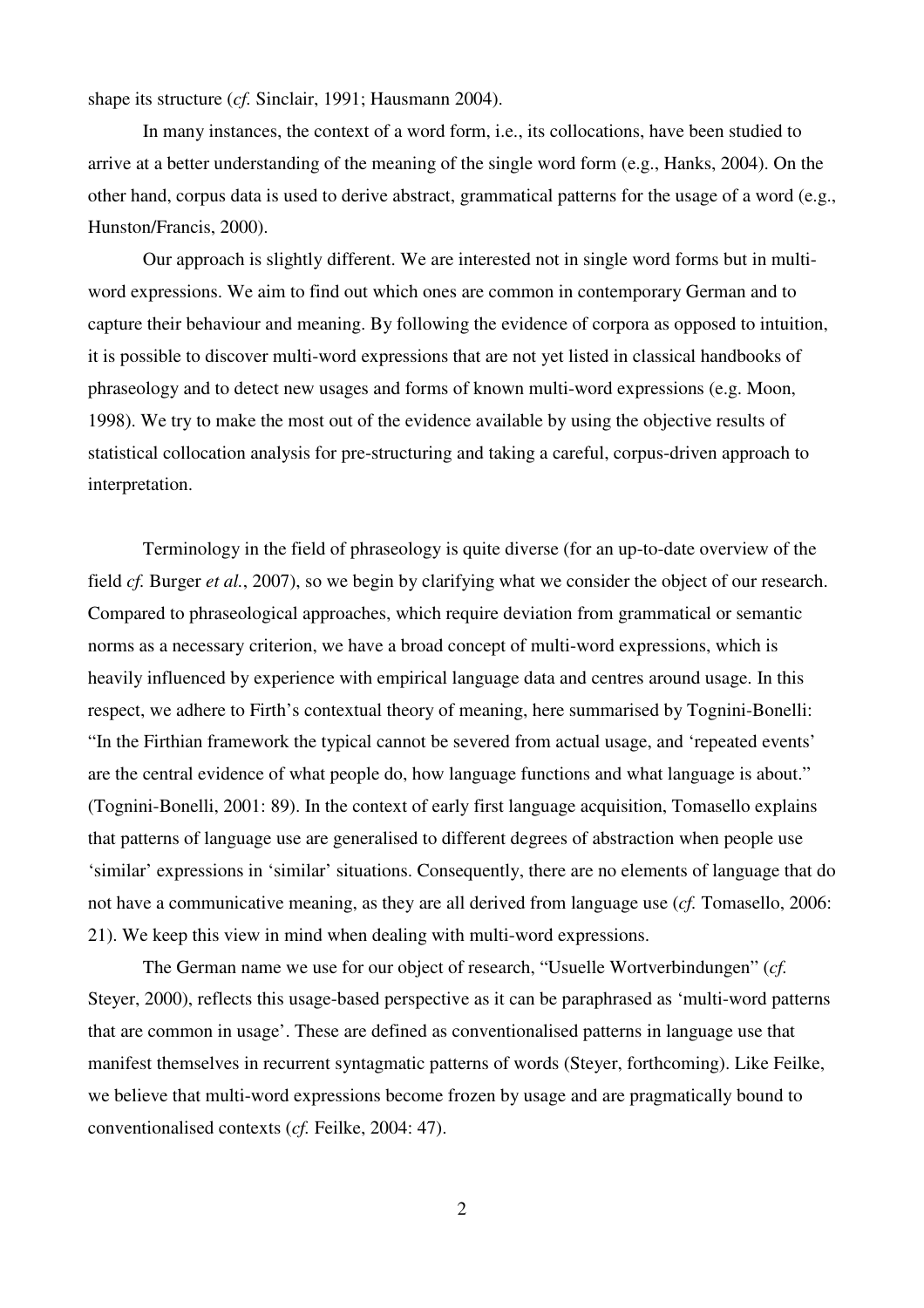To be of interest to us, multi-word expressions must neither be completely frozen nor deviate from the grammatical norm. A certain degree of fixedness, however, is important to our model, since structural stability is necessary in order for the unit to become a recognizable chunk with a distinct meaning or function in the language use attached to it.

This function is attached to the multi-word expression as a whole as opposed to its parts, but is not to be confused with idiomaticity. When studying corpus data, it quickly becomes clear that idiomaticity can hardly be an objective criterion for defining multi-word expressions. Whether the whole has a different meaning than the sum of its parts often depends on the meaning assigned to the parts. However, dictionaries show that the number of meanings assigned to a single word often differ significantly. Therefore, it would be necessary to first pin down the meaning of each component of the multi-word expression in a corpus-based way, a very difficult task, especially because, as has been pointed out by Hanks, "there are no literal meanings, only varying degrees of probability" (Hanks, 2004: 247).

For example, in German there is a multi-word expression *Kapital verspielen*. *Kapital* is commonly translated as 'financial capital, funds' and *verspielen* as 'to gamble away'. However, in the vast majority of cases, corpus data from collocation profiles tells us that what a speaker means when using this multi-word expression is not actually 'to gamble away money', but rather 'to put at risk what you have/to squander opportunities'. So, is the meaning of the whole here different from the meaning of the parts? Not if you take into account that *verspielen* is often used in the sense of 'to squander/to put at risk' and that *Kapital* is used in the sense of 'opportunities/chances/potential' in other contexts, too.

For our definition of a multi-word expression, the question, whether *Kapital verspielen* is idiomatic or not, is secondary. The important fact is that this combination of words is commonly used in German language and works as a functional unit in communication. From corpus evidence, you can see that it is used within a specific pragmatic context to express criticism or admonition. This is confirmed by examining typical contexts of the multi-word expression brought forth by collocation analysis, which include:

> *Kapital darf nicht verspielt werden Gefahr, Kapital zu verspielen Kapital leichtsinnig verspielen*

Multi-word expressions can even have a specific function in language if they appear to be completely transparent. An example would be the "aus ADJECTIVE Gründen" multi-word expressions discussed in example 2 below.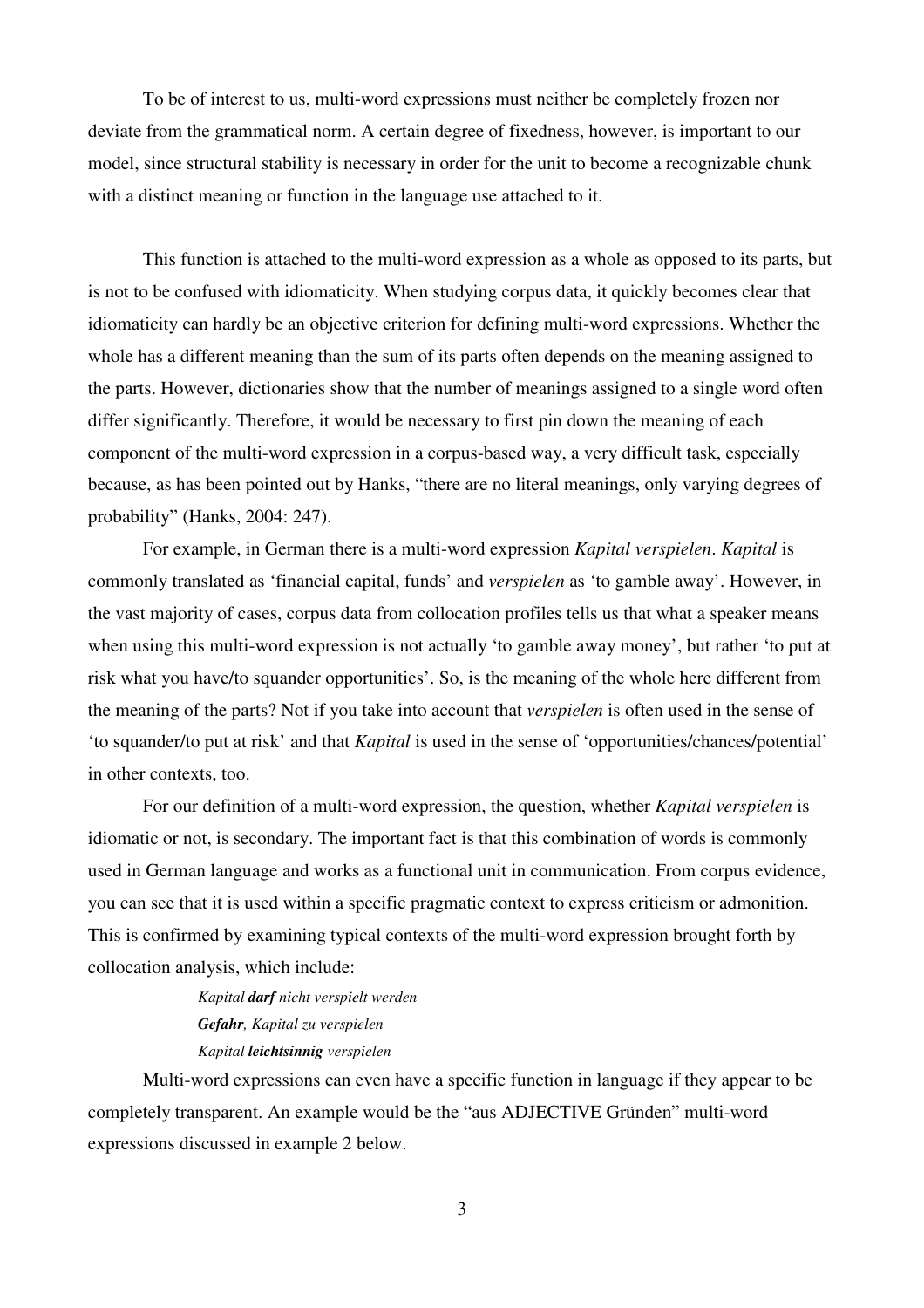To sum up, usage is for us the key to identifying as well as to describing multi-word expressions. We base our research on collocation profiles computed from a very large corpus, thus, relying on a statistical measure of typicality. For the definition of multi-word expressions, their meaning and/or function in language use is most important.

### **2. How to find multi-word expressions**

As stated above, our goal is to study multi-word expressions with a corpus-driven method. Therefore, we allow ourselves to be guided by corpus data as much as possible, making interpretative steps carefully and in a monitored fashion. We follow the dictum of corpus-driven linguistics:

"In a corpus-driven approach the commitment of the linguist is to the integrity of the data as a whole, and descriptions aim to be comprehensive with respect to corpus evidence." (Tognini-Bonelli, 2001: 84).

Our corpus basis is DeReKo (Deutsches Referenzkorpus), with over 2 billion tokens the largest corpus of written German available today. It is located at the Institute for the German Language (IDS) and accessible via the corpus research tool COSMAS II (http://www.idsmannheim.de/cosmas2). In addition, we use a sophisticated analytical method for structuring corpus data, collocation analysis (Kookkurrenzanalyse), as developed by Cyril Belica (Belica 1995), which can also be used via COSMAS II. This method takes a target word and, using the log-likelihoodratio measurement, identifies the words that appear statistically significantly in a given radius around it, its collocation partners. Belica's method also sub-structures the result by calculating further partner words, which appear with the target word and its primary collocation partner. Thus, a hierarchical structure of collocation partners for a target word is constructed, and the KWICs (keyword-in-context lines from the corpus), which were the basis to the calculations, are clustered accordingly. For each cluster and sub-cluster, the method also calculates a 'syntagmatic pattern' from the assigned KWIC surfaces that reflects the most frequent positioning of the target and partner words as well as other words that appear often in the cluster. For more detailed information on this method see: Homepage of the project 'Methoden der Korpusanalyse und -erschließung', (http://www.ids-mannheim.de/kl/projekte/methoden); Tutorial Kookkurrenzanalyse (http://www.ids-mannheim.de/kl/misc/tutorial.html); Perkuhn, 2007.)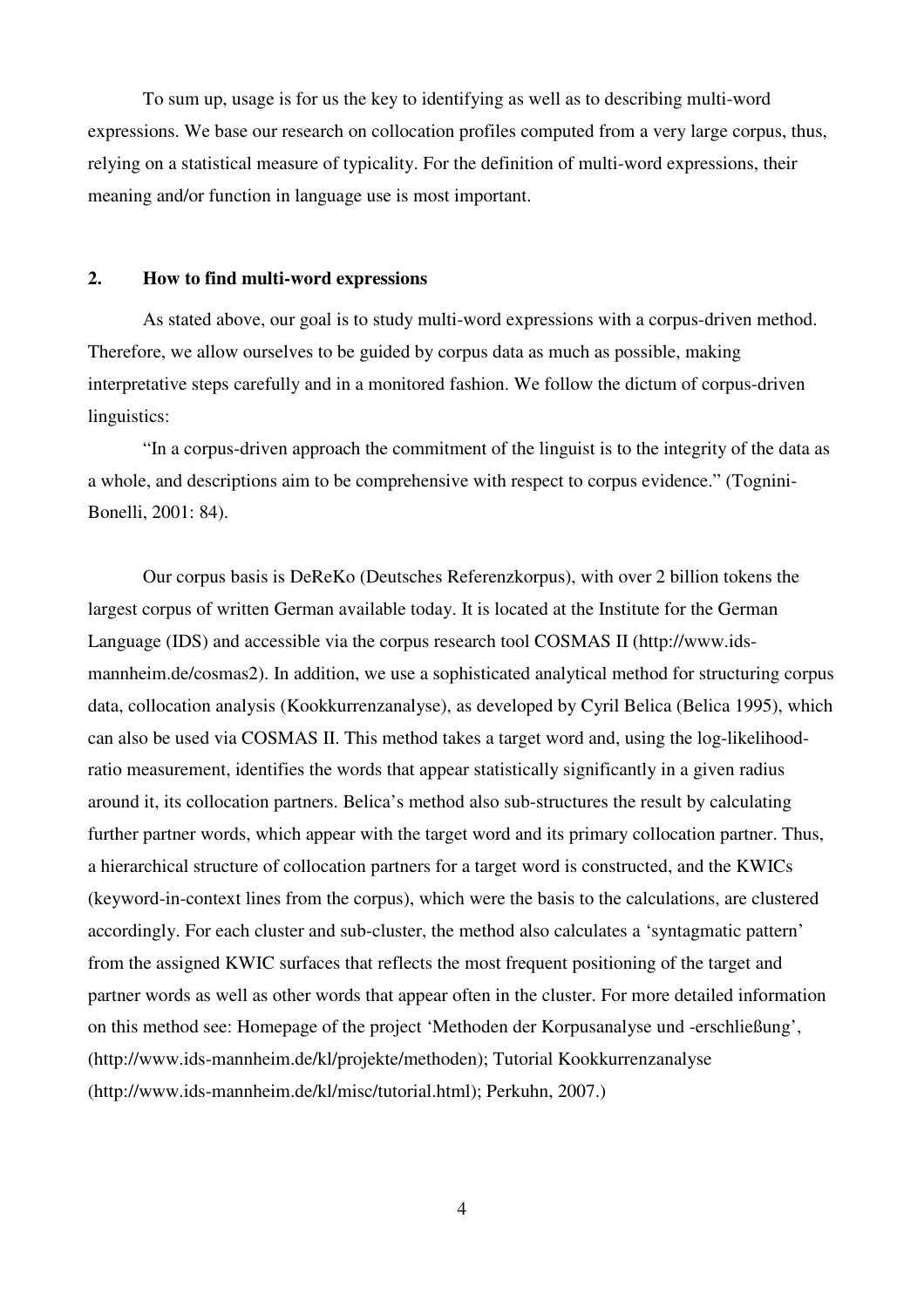| INSTITUT FÜR<br>DEUTSCHE SPRACHE |                         |        |                                   |              |              |                                                          |                                                                  |  |
|----------------------------------|-------------------------|--------|-----------------------------------|--------------|--------------|----------------------------------------------------------|------------------------------------------------------------------|--|
|                                  |                         |        |                                   |              |              |                                                          |                                                                  |  |
|                                  | <b>Home</b>             |        | <b>Abmeldung</b>                  |              |              | <b>Einstellungen</b><br><b>Recherche</b>                 |                                                                  |  |
| Archiv                           | <b>Aktuelles Archiv</b> |        |                                   |              |              | W - Archiv der geschriebenen Sprache                     | W-gesamt - alle Korpora des Archivs W<br><b>Aktuelles Korpus</b> |  |
| <b>Korpus</b>                    | <b>Suchanfrage</b>      |        | Grund                             |              |              |                                                          |                                                                  |  |
| Suchanfrage                      |                         |        | Ergebnisse der Kookkurrenzanalyse |              |              |                                                          |                                                                  |  |
| Wortformliste                    |                         |        |                                   |              |              | Gesamt-KWIC Gesamt-Volltext TExport TEXookkurrenzanalyse |                                                                  |  |
| Ergebnisse                       | <b>LLR</b>              | kumul. |                                   |              |              | Häufig links rechts Kookkurrenzen                        | syntagmatische Muster                                            |  |
| Kookkurrenzanalyse               | <b>田 223265</b>         | 463    | 463                               | 11           |              | für Verzögerung                                          | 98% Grund [] für die Verzögerung                                 |  |
| Einstellungen                    | $\boxplus$              | 921    | 458                               | 1            | $\mathbf{1}$ | für Rückgang                                             | 97% Grund für den Rückgang der                                   |  |
| - Kookkurrenzen                  | $\blacksquare$          | 1202   | 281                               | $\mathbf{1}$ | $\mathbf{1}$ | für Scheitern                                            | 97% Grund [] für das Scheitern der                               |  |
| KWIC <sub>n</sub> , Kook.        | $\boxplus$              | 68608  | 67406                             | 11           | $\mathbf{1}$ | für                                                      | 90% Grund [] für [die ]                                          |  |
|                                  | <b>F</b><br>169129      | 69594  | 986                               | $-1$         | $-1$         | keinen gebe Es                                           | 89% Es gebe [] keinen Grund                                      |  |
|                                  | 田                       | 69597  | 3                                 | $-1$         | $-1$         | keinen gebe sehe                                         | 100% gebe sehe er keinen Grund                                   |  |
|                                  | E                       | 72287  | 2690                              | $-1$         | $-1$         | keinen gebe                                              | 83% Esles gebe [es] keinen Grund                                 |  |
|                                  | 田                       | 72288  | $\mathbf{1}$                      | $-1$         | $-1$         | keinen Es sehe                                           | 100% Es sehe keinen Grund                                        |  |
|                                  | 画                       | 76130  | 3842                              | $-1$         | $-1$         | keinen Es                                                | 87% Es gibt   gebe keinen Grund                                  |  |
|                                  | 田                       | 77767  | 1637                              | $-1$         | $-1$         | keinen sehe                                              | 91% Ich sehe [] keinen Grund                                     |  |
|                                  | 田                       | 99221  | 21454                             | $-1$         | $-1$         | keinen                                                   | 89% es keinen Grund                                              |  |
|                                  | <b>田 163606</b>         | 99340  | 119                               | $\mathbf{1}$ | 1            | dafür daß mag                                            | 77% Das mag der ein Grund dafür [gewesen sein] daß die           |  |
|                                  | 回                       | 102950 | 3610                              | 11           | $\mathbf{1}$ | dafür daß                                                | 96% der Grund [] dafür [] daß [die ]                             |  |
|                                  | E                       | 103046 | 96                                | $\mathbf{1}$ | $\mathbf{1}$ | dafür dass mag                                           | 72% Das mag der ein Grund [] dafür [sein] dass die               |  |
|                                  | 田                       | 105715 | 2669                              | $\mathbf{1}$ | 1.           | dafür dass                                               | 96% der Grund [] dafür [] dass die                               |  |
|                                  | 田                       | 106022 | 307                               | $\mathbf{1}$ | $\mathbf{1}$ | dafür mag                                                | 69% Das mag der   ein Grund [] dafür gewesen   sein daß   dass   |  |
|                                  | 回                       | 127161 | 21139                             | 11           | 1            | dafür                                                    | 96% Grund [] dafür [ist ]                                        |  |
|                                  | <b>H</b> 153717         | 127197 | 36                                | $-1$         | $-1$         | Der liegt zweite                                         | 91% Der zweite Grund [für ] liegt in der                         |  |

Figure 1: A clipping from the results of collocation analysis for the word form *Grund* as presented by the COSMAS II web interface. $<sup>1</sup>$ </sup>

This automated pre-structuring of the corpus evidence is an excellent starting point for our research, since the fact that word forms appear together in a statistically significant way often provides evidence for a recurrent syntactical and semantic connection between them (*cf.* Belica/Steyer forthcoming). We prefer using collocation analysis without lemmatisation (which would also be available using Belica's method), as we agree with Sinclair's statement: "There is a good case for arguing that each distinct form is potentially a unique lexical unit, and that forms should only be conflated into lemmas when their environments show a certain amount and type of similarity." (Sinclair, 1991: 8) Starting our work at the surface level of language is a logical step since language users, too, are only confronted with the surfaces, and all categories are secondary interpretations. As we want to treat the data given to us by the objective means of corpus evidence and statistical calculation as carefully as possible and avoid jumping to conclusions based on our intuition too early, we propose several separate steps of interpretation to arrive at a multi-word expression.

Our first interpretative step is to define search patterns that are matched to the KWICs of a collocation cluster in order to group together those that have a similar, stable structure. This step is

 $\overline{a}$ 

<sup>&</sup>lt;sup>1</sup> This profile was calculated 28 June 2007 with the following settings: Korpusbasis: W-gesamt - alle Korpora des Archivs W; Anfrage: "Grund"; Kontext: -5, 5; Zuverlässigkeit: analytisch, Granularität: fein; Autofokus: ja; Lemmatisierung: nein; Funktionswörter ignorieren: nein; höchstens 1 Satz: ja; Zuordnung: mehrfach. Note that the collocation profile is statistical evidence and may change as weak partners may disappear and be replaced by others.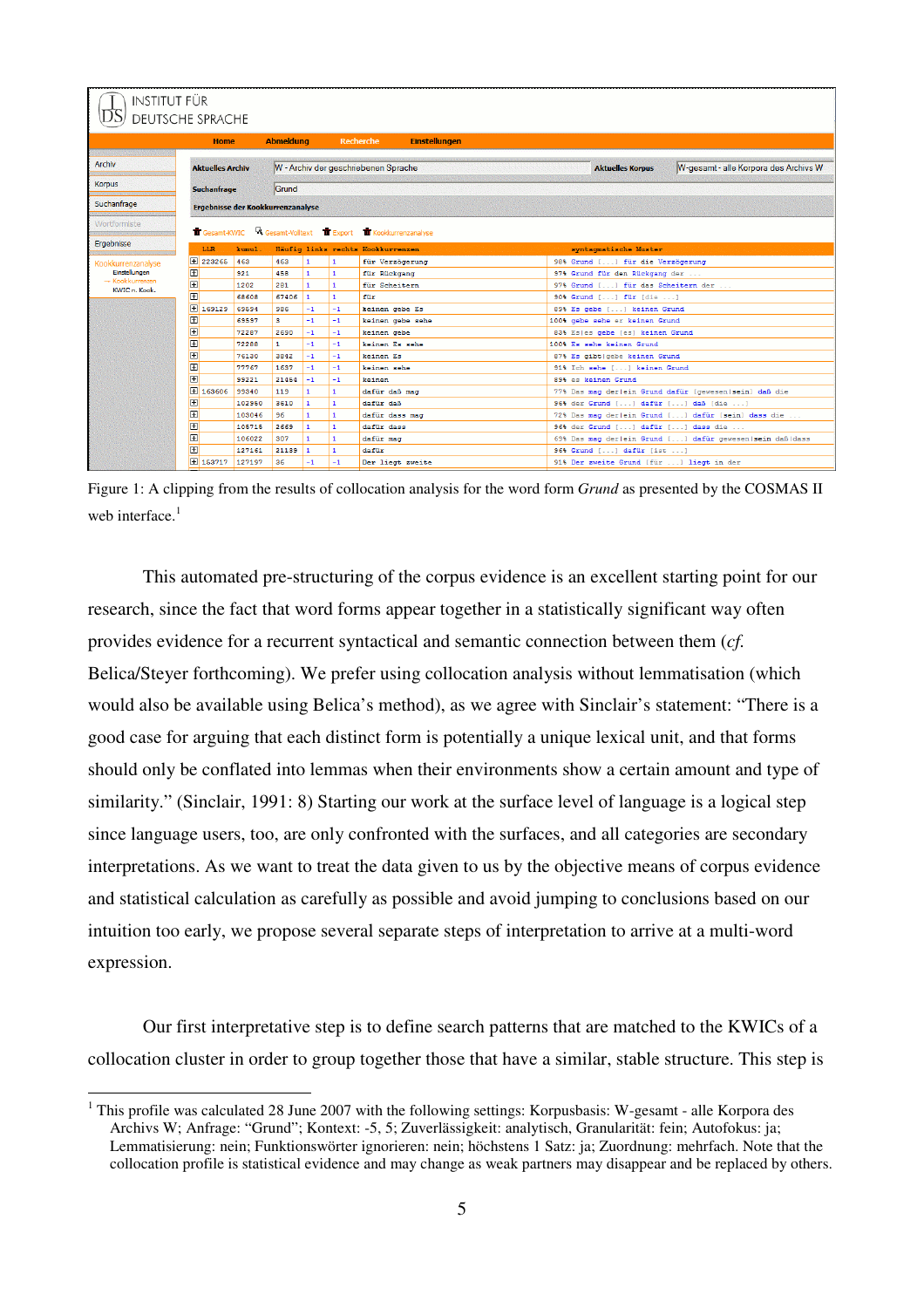necessary, as collocation analysis calculates statistical affinity between word forms in a given radius around a target word, without taking order or filler word forms into account. Because of this, several different multi-word expressions often occur in the same cluster (if they are made up of the same word forms), or instances of the same expression are sorted into different clusters (e.g., if there is morphological or orthographic variance in the elements that make up the multi-word expression).

For the definition of our search patterns, we take clues from the syntagmatic patterns provided by Belica's method and use mainly word forms that have appeared as significant collocation partners of a target word. However, the patterns may also include other word forms if those contribute to the structure of the detected unit or serve to distinguish between different units.

These search patterns and their results are then bundled together into what we call 'recurrent word patterns'. Recurrent word patterns serve to collect information about a particular structure, applying a limited set of basic generalisations, currently: orthographic variance, order of the components (especially important for multi-word expressions with verbal components), and variance in the grammatical form of the components. Note that these generalizations do not have to be applied. They should not if it turns out that a particular order or grammatical form is typical for a multi-word unit. Defining recurrent word patterns on the basis of the search patterns is, therefore, again an interpretive step.

The resulting recurrent word patterns are purely surface-based constructs, snippets of language that have a strong indication of occurring in this specific form. They are influenced by particularities of the corpus and the settings of collocation analysis and can often be seen as a set of typical realisations of more abstract multi-word expressions.

In a final step, the recurrent word patterns serve as evidence to postulate multi-word expressions. According to our usage-based approach, the main indicator for a multi-word expression is that a distinct function or meaning in language use can be assigned. Thus, multi-word expressions may (and often will) subsume recurrent word patterns from several collocation clusters and even several profiles.

When building up a collection of multi-word expressions in this fashion, it becomes clear that the expressions can be defined on different levels of generalisation and are interrelated in various ways. This has to be reflected in documentation and presentation of the findings. We are planning to add annotation that allows grouping of the multi-word expressions according to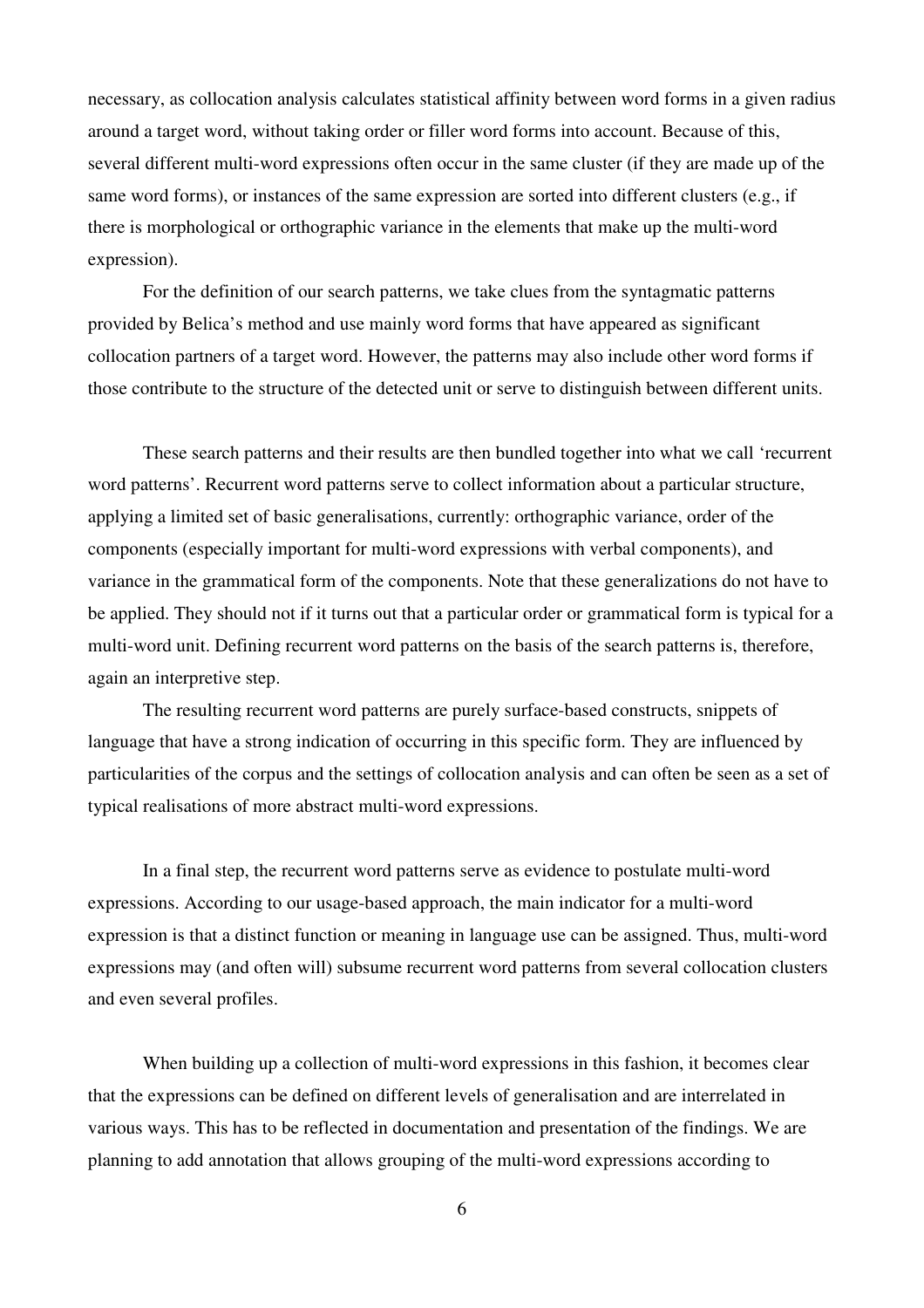different features. In addition, we are going to add links between them to reflect their relationships, thus constructing a network of multi-word expressions.

We will illustrate our approach with two examples: One to show which interpretative steps we propose to arrive at the definition of a multi-word expression, and one to shed more light on our concept of multi-word expressions and their interrelations.

# **2.1 Example 1: From corpus data to multi-word expressions**

The following example illustrates how we arrive at a multi-word expression from a collocation profile. Search patterns will be represented in italics and parentheses *(search pattern),*  recurrent word patterns in squared brackets [recurrent word pattern], and multi-word expressions in quotation marks "multi-word expression".

We look at the collocation profile of the word form *Grund* ('ground/soil'; 'reason'). For this example, we focus on the cluster of the primary collocation partner *Boden* ('ground/floor'). *Boden* ranks among the strongest collocation partners of *Grund*. The cluster has been sub-structured by Belica's collocation analysis method in the following way:

• Boden "in Grund [ und ] Boden" (98%)

 $\overline{a}$ 

- $\circ$  Boden von "von Grund [ und ] Boden" (66%)
	- Boden von Ausverkauf "den Ausverkauf [...] von Grund und Boden" (92%)
- $\circ$  Boden und "in Grund [...] und [...] Boden" (91%)
	- **Boden und von** "von Grund und [...] Boden" (62%)
	- Boden und Ausverkauf "den Ausverkauf von Grund und Boden" (93%)
		- Boden und von Ausverkauf "den Ausverkauf [...] von Grund und Boden [...] und" (86%)

Figure 2: Collocation partners and syntagmatic patterns from the cluster *Boden* in the collocation profile for *Grund.*<sup>2</sup>

This is an indicator that the word forms *Boden*, *und*, *von* and *Ausverkauf* are significant in their relationship to *Grund*. They should be included in the search patterns we define in order to structure the KWICs into recurring structures. Further hints for ordering, gaps, and other word

 $2^2$  The profile cited in this example was calculated 17 May 2007 with the following settings: Korpusbasis: W-gesamt alle Korpora des Archivs W; Anfrage: "Grund"; Kontext: -5, 5; Zuverlässigkeit: analytisch, Granularität: fein; Autofokus: ja; Lemmatisierung: nein; Funktionswörter ignorieren: nein; höchstens 1 Satz: ja; Zuordnung: mehrfach. Note that the collocation profile is statistical evidence and may change as weak partners may disappear and be replaced by others.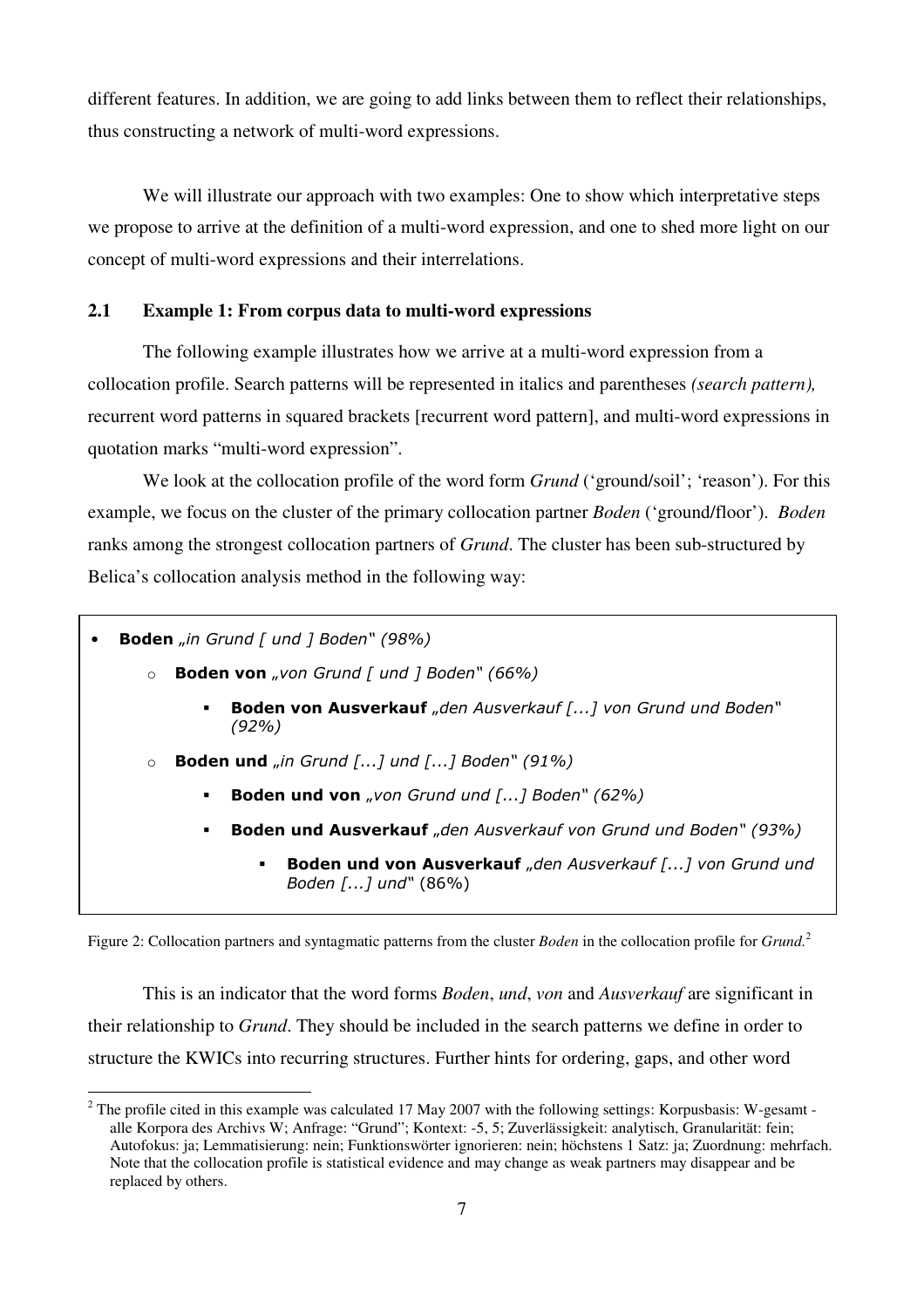forms that are frequent in the KWICs are given by the syntagmatic patterns provided by the collocation analysis method.

An obvious choice for a search pattern is (*Grund und Boden*), which matches almost all KWICs of the cluster. This pattern is very stable, with nearly no other word forms entering between the components. Those that appear do not contribute as modifiers or complements to the observed structure and can, thus, be neglected in a study of multi-word expressions. With this search pattern, the first recurrent word pattern can be defined, also called [Grund und Boden].

Now we observe the KWICs to further differentiate. Making use of the indicators Belica's collocation analysis method has given us, we now look for the search pattern (*von Grund und Boden)* and notice two interesting facts: First, the meaning of *Grund und Boden* is always the same in this structure: It means 'land, property'. Second, when inserting a gap (indicated here by the # sign) between the components *von* and *Grund und Boden*, a regularity can be observed. In many instances, the gap contains modifiers to the 'land' the text deals with:

| sich häufenden Forderungen aus dem Westen nach Rückgabe                 |      | enteignetem                                     |              |                 | Grund und Boden sagte Lothar Pawliczak, in der DDR werde "nicht                      |
|-------------------------------------------------------------------------|------|-------------------------------------------------|--------------|-----------------|--------------------------------------------------------------------------------------|
| Bis jetzt kamen 30.000 Familien in den Genuß                            |      | enteignetem                                     |              |                 | Grund und Boden Die Umverteilung gilt als letzte Möglichkeit, den Sprengsatz         |
| der DDR Heute läuft die Antragsfrist zur Rückerstattung                 |      | enteignetem                                     | Grund und    |                 | Boden und Vermögen in der DDR ab/Hunderttausende WestbürgerInnen                     |
| zwei Jahren das totale Chaos", fürchtet er. Die Sicherung               |      | erschwinglichem                                 | Grund und    |                 | Boden für Sozial- und Gemeindewohnungen sei eine der wichtigsten                     |
| Die meisten                                                             |      | fast einem Dutzend libanesischer Camps sind auf |              | Grund und Boden | gebaut, der vom UN-Hilfswerk für Palästinaflüchtlinge (UNRWA)<br>gemietet            |
| übrigen erfolge die Wahrung des Eigentumsrechtes bei<br>Inanspruchnahme |      | fremdem                                         |              | Grund und Boden | , insbesondere auch des Luftraumes, grundsätzlich nicht<br>rechtsmißbräuchlich, weil |
| Entscheidung an, die                                                    |      | großer Tragweite für Enteignungen und andere    | Grund und    |                 | Boden betreffende Verfahren in Österreich sein könnte. Die Europäische               |
| aus dem Publikum, wie denn der drohende Ausverkauf                      | von. | heimischem                                      | Grund lund - |                 | Boden verhindert werden könne, wurden von Gmachl und Firlei                          |
| binden. INNSBRUCK (schra). Bleibt Tirols Politik beim Verkauf           | von  | heimischem                                      | Grund und    |                 | Boden nur mehr die Zuschauerrolle? Diese Befürchtung wird seit                       |
| "Das Instrument des Grundverkehrs funktioniert gut. Der Ausverkauf      |      | heimischem                                      |              |                 | Grund und Boden ist nicht eingetreten", begründete Streiter seinen Vorschlag, Nöbl   |
| es um eine EG-konforme Regelung für den Erwerb                          |      | heimischem                                      | Grund und    |                 | Boden durch "Ausländer". Denn als solche gelten die EG-Bürger                        |
| sollen die Länder, so wird argumentiert, den (Aus-)Verkauf              |      | heimischen                                      | Grund und    |                 | Boden an reiche Ausländer besser verhindern können. Nach der derzeit                 |
| etwa die Erlaubnis zum privaten Besitz                                  |      | hundert Quadratmetern                           |              |                 | Grund und Boden oder die Einrichtung von Bauernmärkten - interpretierten Optimisten  |

Figure 3: KWICs from the example cluster, structured by the search pattern *(von # Grund und Boden)*.

To capture this information, we use the gapped search pattern *(von # Grund und Boden*) to define another recurrent word pattern: [von ... Grund und Boden].

A third search pattern can be defined by considering the last statistically significant partner *Ausverkauf* ('sellout'): *(Ausverkauf von # Grund und Boden)*. *Ausverkauf* is a complement to *Grund und Boden* in the meaning of 'land/property'. Other complements, e.g., *Erwerb* ('purchase'), *Verkauf* ('sale'), *Nutzung* ('use') can be observed by looking at the KWICs, though those are not significant partners to *Grund* in this profile. The word *Ausverkauf* is so prominent because DeReKo is dominated by newspaper texts and the 'sellout' of property in the former DDR during German Reunification as well as the concerns citizens of other countries have about foreign investors were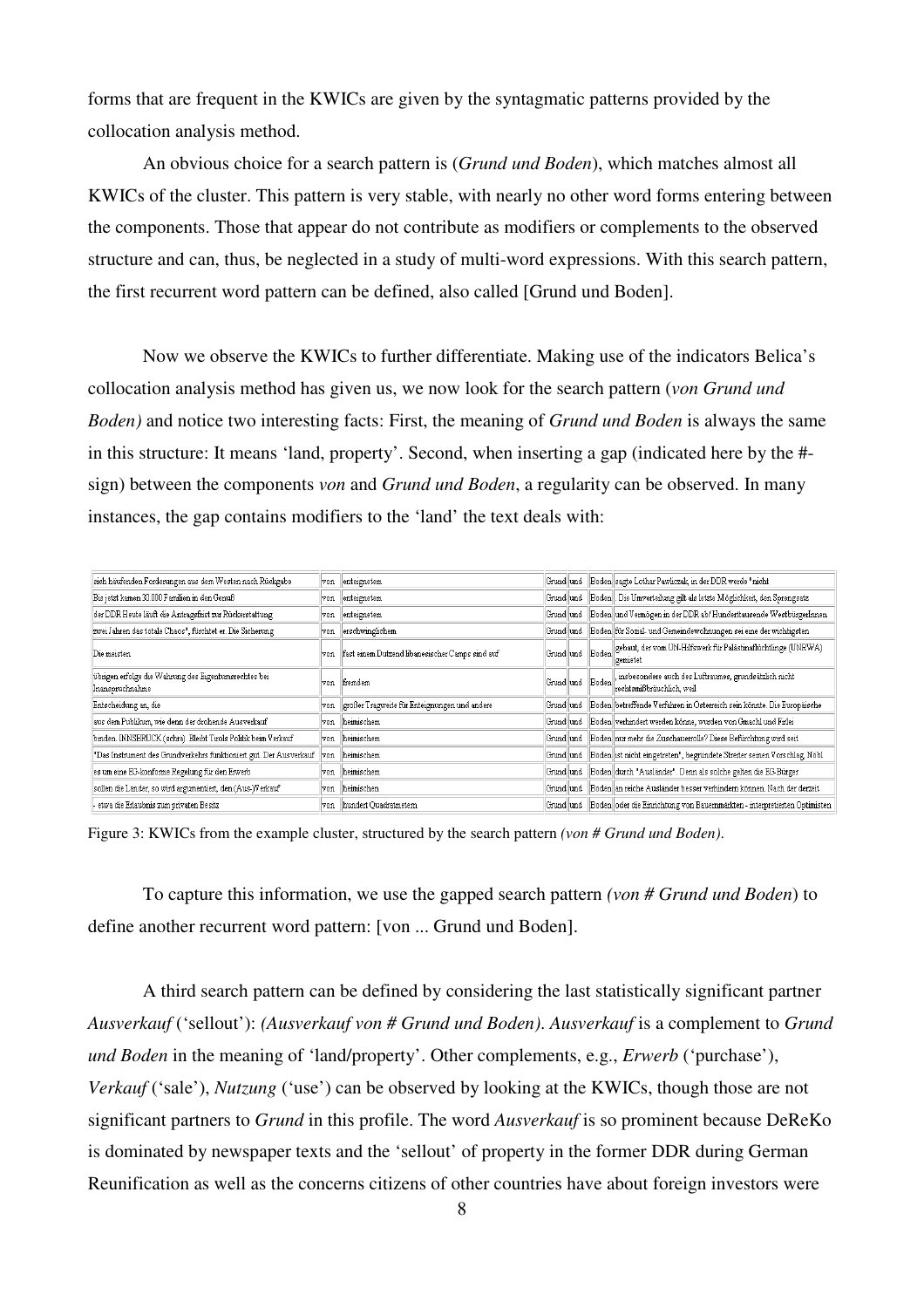important issues. This shows that by using real life data, real life events also shape the findings. However, this does not deter from the fact that the unit is frequent in language use and should, thus, be noted as a recurrent word pattern [Ausverkauf von ... Grund und Boden].

Following indication from the syntagmatic patterns provided by Belica's method, we now try a fourth search pattern *(in Grund und Boden)*. When examining the KWICs it captures, a very interesting fact occurs: *in Grund und Boden* has radically different semantics than the *Grund und Boden*-patterns described above. It appears as a verb modifier and indicates that the action described leads to a negative state.

| geäußert werden. Entweder reden gleich drei Redner einen hinterher                  | in | Grund und |  | Boden oder alle sehen sich peinlich berührt an und                                        |
|-------------------------------------------------------------------------------------|----|-----------|--|-------------------------------------------------------------------------------------------|
| schon immer gesagt", erklärt Joe Gordon, "Maggies gesamte Gewerkschaftsgesetze      | in | Grund und |  | Boden zu verdammen, war schon immer gewerkschaftlicher Übereifer. Die                     |
| in der Minderheit. 15.000 IrInnen pfeifen die englische Nationalhymne               | in | Grund und |  | Boden  . Danach gelingt es der deutschen Kapelle, aus der                                 |
| Lande Lenins dazu animiert hatte, die Söldner italienischer Fußballmagnaten         | in | Grund und |  | Boden zu stampfen. Marx und Engels fehlten in München, ebenso                             |
| gemeint, durch den Nachweis einiger Ungenauigkeiten das ganze Buch                  | in | Grund und |  | Boden verdammen zu dürfen. Wird der diesjährige Historikertag in                          |
| Demokratie" daherredet. Mit dieser Kritik will ich die taz keineswegs               | in | Grund und |  | Boden verdammen; sie bringt oft hervorragende Artikel und äußerst                         |
| Musik etwas Positives: Die alte Musik wird nicht mehr                               | in | Grund und |  | Boden verflucht, sondem teilweise original verwendet, neu überarbeitet oder               |
| Michael Holm, wird zwar mit realen Pauken und Trompeten                             | in | Grund und |  | Boden gespielt, aber der unverändete Text ist schon witzig                                |
| wieder zu ersetzen. So klimperten dann "Blechreiz" die Tobenden                     | in | Grund und |  | Boden  . Die Berliner Band bot zwar auch den typischen                                    |
| zu Tieren hatte und mich wegen meiner mangelnden Standfestigkeit                    | in | Grund und |  | Boden schämte. Ich frage Euch, was eine derartige Arbeit mit                              |
| In ihrer Abwesenheit wurde ihr Heim von einer Kamelherde                            | in | Grund und |  | Boden getrampelt und zum Glück kam kein Menschenleben zu                                  |
| von Würde, von korrekter Haltung, von Schneidigkeit, von Stehkragen                 | in | Grund und |  | Boden  . Wer Angst davor hat, sich lächerlich zu machen,                                  |
| Chorrillo, wo ihre Häuser während der Invasion vom 20.Dezember                      | in | Grund und |  | Boden gebombt wurden. Guillermo Cochez, ein Abgeordneter der Christdemokratischen Partei, |
| Niederlage im Januar 1987 kritisierte Lafontaine Raus schlappen Bundestagswahlkampf | in | Grund und |  | Boden  . Jochen Vogels Klarsichthüllen-Attribute gelten schon länger nicht als            |
| der Bundesrepublik tat er später dasselbe und stampfte es                           | in | Grund und |  | Boden Jeweils mit 1a unerschrockenen Argumenten und Feuerschutz aus                       |
| Polemik: den realen Sozialismus - zu Recht natürlich -                              | in | Grund und |  | Boden stampfen und der Hoffnung der Menschen auf Wiedervereinigung                        |
| Fell retten. "Unsere Leute sind in der Lage, uns                                    | in | Grund und |  | Boden zu wirtschaften. Auch wir sind Eigentümer des Betriebs.                             |
| von dem eigentlich als Fallobst vorgesehenen James "Buster" Douglas                 | in | Grund und |  | Boden gehauen wurde, hielt sich King nicht lange mit                                      |
| In nicht enden wollenden Dialogen sprechen sich die beiden                          | in | Grund und |  | Boden . Aus der Groteske ist ein plump psychologisierendes Dialogmarathon                 |
| damit die rutschfesten Gastgeber ihre wasserscheuen Gegner nach Belieben            | in | Grund und |  | Boden rsp. Schlamm und Matsch spielen können. Die Münchner                                |
| bin auch kein Engel." Immer, wenn sie ihren Freund                                  | in | Grund und |  | Boden geredet habe, habe er sie an die Wand                                               |
| dem Gutachten, das auf Antrag Mompers bei der Senatssitzung                         | in | Grund und |  | Boden gestimmt und als "unzureichend" gegeißelt worden war. Damit                         |
| aus Reinickendorf bis zu den Arminen aus Bielfeld alles                             | in | Grund und |  | Boden gekickt wurde und am Sonntag auch noch der                                          |
| Mittagssonne von Verona spielten wir den Gegner mit 9:2                             | in | Grund und |  | Boden  . Das Feuerwerk wurde schon in der dritten Minute                                  |
| gehoben, nach dem selben Ergebnis gegen die USA aber                                | in | Grund und |  | Boden verdammt wurden, und nun erwischte es die Mannschaft                                |
| personeller Gleichheit hätten sie die wacklige argentinische Abwehr vermutlich      | in | Grund und |  | Boden gespielt. Als sich der Schatten über immer größere Teile                            |
| für Leute, die überall dabeisein wollen. d.Korr.) und Trauergästen                  | in |           |  | Grund und Boden kritisierten. Nicht ganz zu unrecht natürlich, doch darf                  |
|                                                                                     |    |           |  |                                                                                           |

Figure 4: KWICs from the example cluster, structured by the search pattern *(in Grund und Boden).*

This different meaning and the fact that the pattern occurs frequently and in a stable fashion warrants that another recurrent word pattern is defined: [in Grund und Boden].

The difference between search pattern and recurrent word pattern is not very striking in this example, as all the recurrent word patterns subsume exactly one search pattern. However, the concept becomes clearer when more clusters and perhaps more collocation profiles are examined.

It turns out that in this profile *Bodens* (genitive to *Boden*) is also a significant collocation partner of *Grund* (though much weaker than *Boden*). The cluster of *Bodens* contains primarily a good number of matches for the search pattern *(Grund und Bodens)*, a genitive variant of *Grund und Boden* in the 'land/property' sense. This search pattern would then be added to the recurrent word pattern [Grund und Boden], as variance in grammatical form is one of the 'allowed'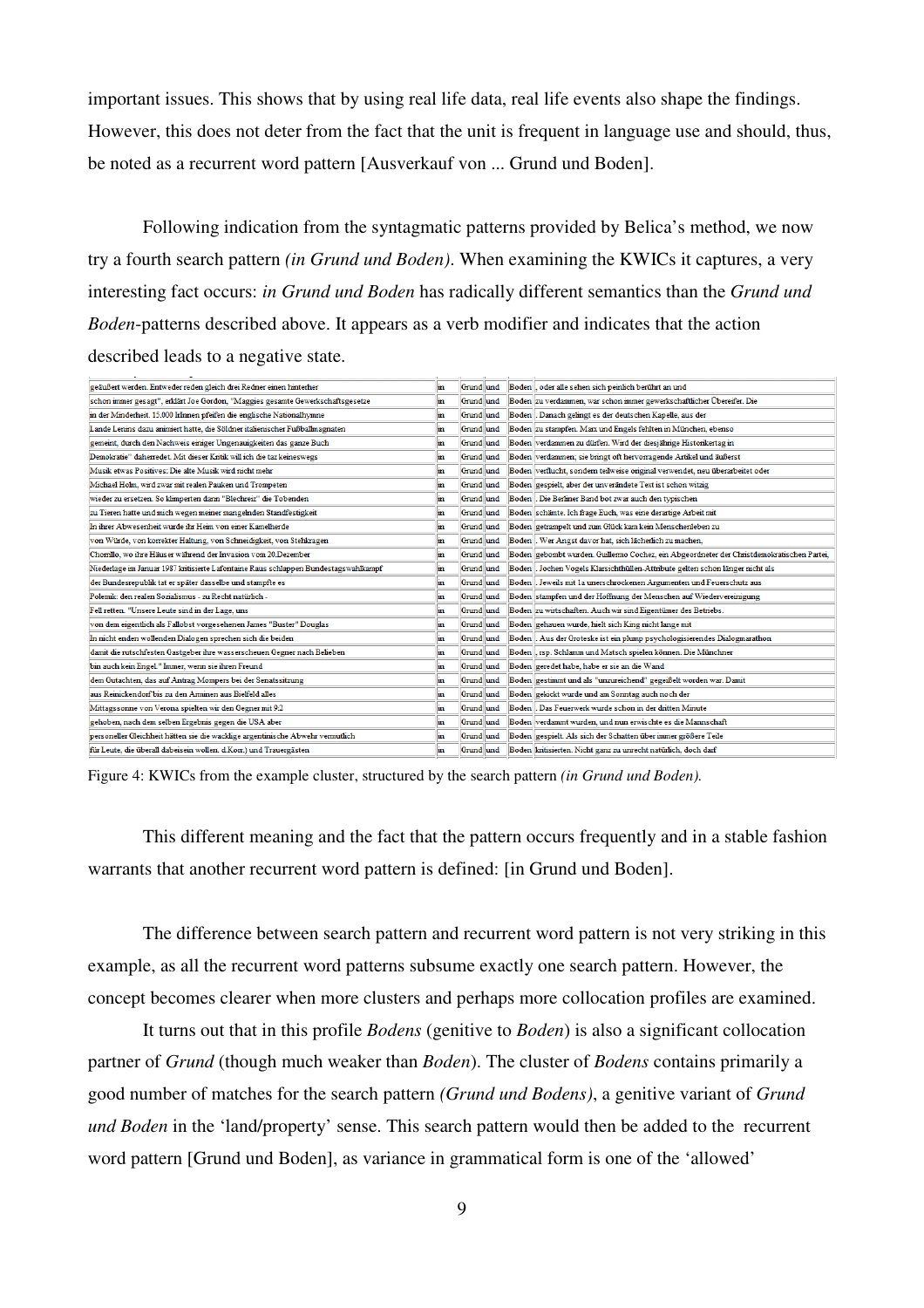generalisations for recurrent word patterns. [Grund und Boden] is thus a generalisation over search patterns *(Grund und Boden)* and *(Grund und Bodens).* This mechanism is especially helpful when collecting instances of patterns with verbal components that can appear in a lot of different forms.

The definition of the actual multi-word expressions happens on the basis of recurrent word patterns. Only now, an interpretation beyond the surface and syntagmatic particulars is made and the multi-word expressions are defined according to the communicative value of the observed structures. In our example, two multi-word expressions would be defined:

| Multi-word<br>expression | <b>Subsumed recurrent word</b><br>patterns                                            | <b>Explanation</b>                                                                                                                                                                                                                                                                                                                                                                                                                                                                                           |
|--------------------------|---------------------------------------------------------------------------------------|--------------------------------------------------------------------------------------------------------------------------------------------------------------------------------------------------------------------------------------------------------------------------------------------------------------------------------------------------------------------------------------------------------------------------------------------------------------------------------------------------------------|
| Grund und Boden          | [Grund und Boden],<br>[von  Grund und Boden],<br>[Ausverkauf von  Grund und<br>Boden] | The two more specialised recurrent word<br>patterns are subsumed, because they are<br>extensions to Grund und Boden and do not<br>serve as functional chunks of their own. In<br>the description of the multi-word<br>expression, other frequent partners to Grund<br>und Boden can be mentioned, e.g., Erwerb<br><i>von</i> ('purchase of'), <i>Umgang mit</i> ('treatment<br>$of$ ).                                                                                                                       |
| in Grund und Boden       | [in Grund und Boden]                                                                  | Though it appears analogue to [von Grund]<br>und Boden] on the surface level, the<br>structure captured by the recurrent word<br>pattern has a different function and, thus,<br>constitutes a separate multi-word<br>expression. In the description of the multi-<br>word expression, it is noted that it appears<br>very frequently as a verb modifier, and<br>frequent verbal partners are mentioned such<br>as sich schämen ('to be ashamed'),<br><i>stampfen</i> ('to stomp'), <i>reden</i> ('to talk'). |

Figure 5: Overview of the defined multi-word expressions.

The reference to the recurrent word patterns from which they are derived is a key element in the description of multi-word expressions, as those link back to search patterns, which in turn point to the actual corpus data and, thus, make the process of generalisation retraceable.

Each multi-word expression will be assigned a paraphrase and be enriched by more information about its particular structure and its contexts of usage. In the following example, the nature of multi-word expressions and their interrelations will be elaborated upon.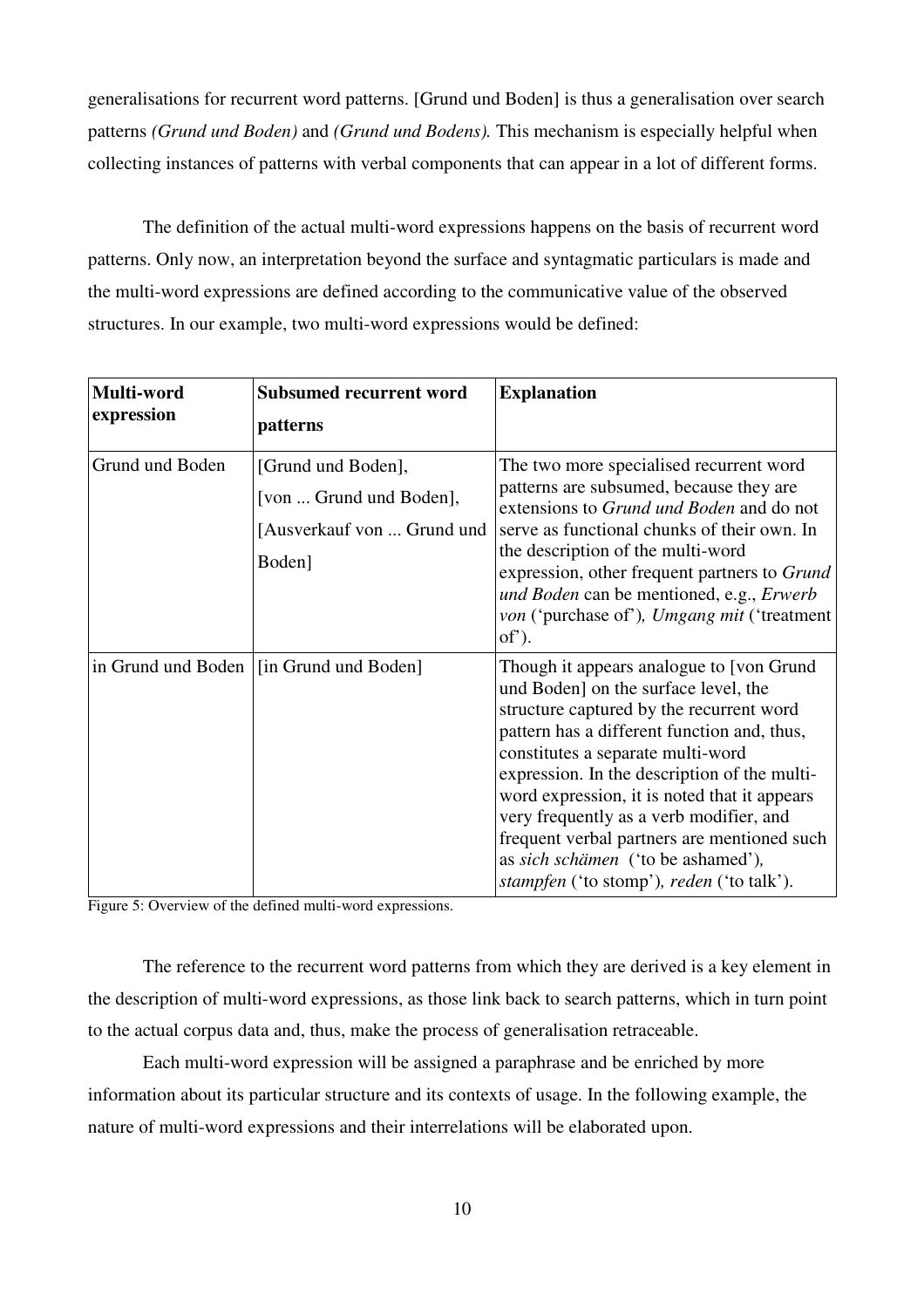# **2.2 Example 2: Partially lexicalised and multi-levelled multi-word expressions**

The multi-word expressions from the example above, "Grund und Boden" and "in Grund und Boden", both belong to the group of fully lexicalised multi-word expressions. However, our method also captures partially lexicalised multi-word expressions, especially when combining the evidence from several collocation clusters and profiles. An example is given here.

The collocation profile of *Gründen* (dative plural to *Grund*) contains many adjectival collocation partners. Several recurrent word patterns can be defined that share the stable syntagmatic structure [aus … Gründen] ('for ... reasons'), e.g., [aus politischen Gründen] ('for political reasons'), [aus zwei Gründen] ('for two reasons'), [aus unerfindlichen Gründen] ('for incomprehensible reasons'). Postulating a different multi-word expression for every significant adjective is not only problematic from a methodological point of view, as it is hard to make a clear cut which adjectives to include, but would also gloss over an important abstraction, the fact of syntactic as well as pragmatic similarity of the instances.

Therefore, we define a partially lexicalised multi-word expression with a slot. On a high level of abstraction this would be "aus ADJECTIVE Gründen". The filler is only specified grammatically here. This multi-word expression can be assigned the general meaning of "giving reasons".

However, we are interested whether there are restrictions on the adjectives that are used as fillers and arrive at the following sub-categorisation: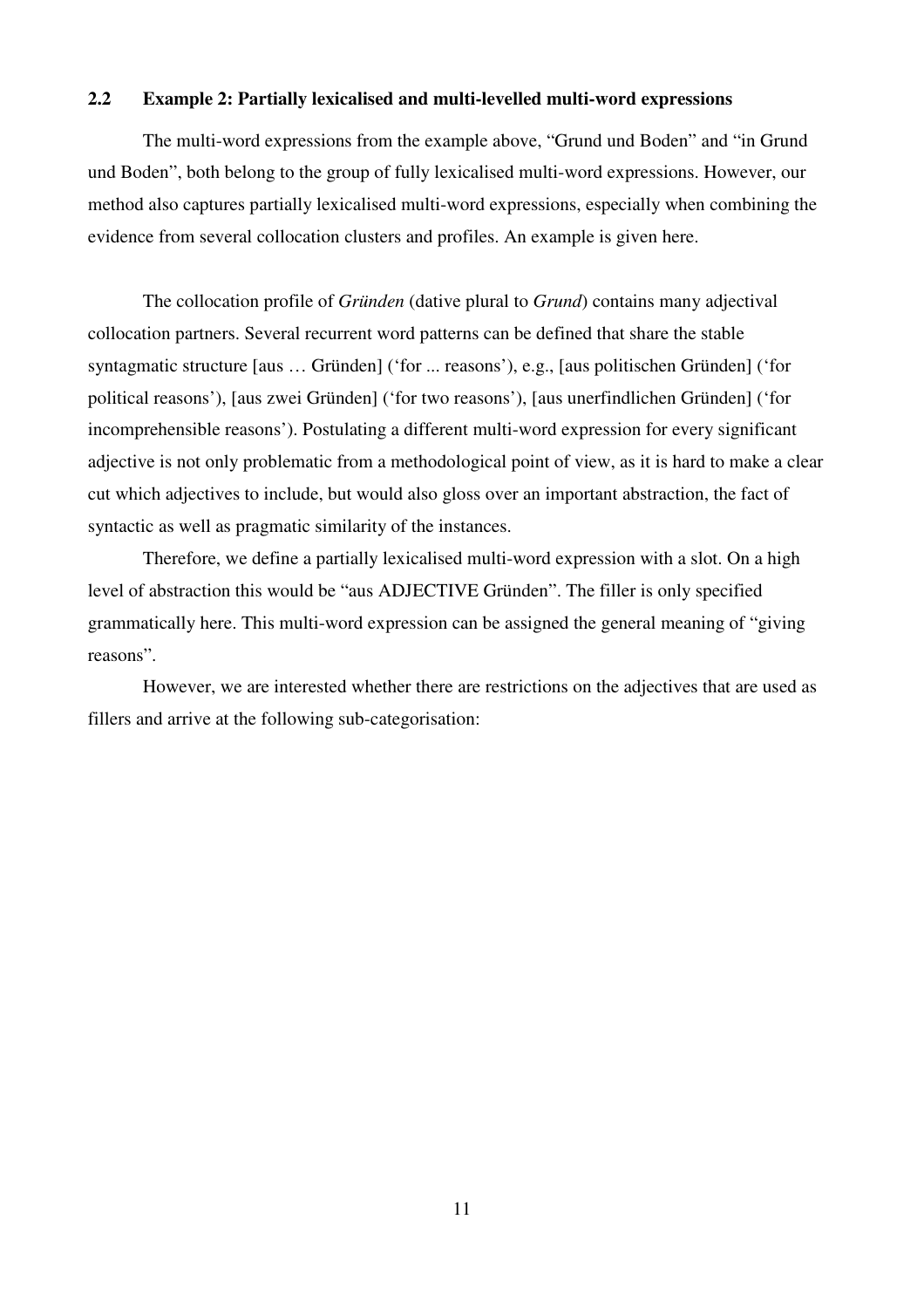

Figure 6: The multi-word expression "aus ADJECTIVE Gründen" and its specialisations.

These sub-categories are chosen not so much because the adjectives themselves can be assigned the abstract labels used here but because the meaning and communicative function of each of the more specific multi-word expressions differ. For example, the multi-word expression "aus SPECIFICATION Gründen" could be paraphrased as follows: "Using this multi-word expression gives an official character to the actions that are explained and at the same time allows the speaker to be vague about the reasons for these actions by using the less-specific plural form that is mandatory for its structure. It typically appears in combination with verbs like *ablehnen*, *absagen*, and *zurücktreten*."

This paraphrase clearly would not be appropriate for the parent "aus ADJECTIVE Gründen" nor for any other of the more specific multi-word expressions.

Since multi-word expressions like "aus SPECIFICATION Gründen" share structural as well as functional traits with their parent, but at the same time, have distinct functional traits of their own, it seems legitimate to propose that there are several levels of multi-word expressions in different degrees of abstraction. The number of these levels and the relationships among them is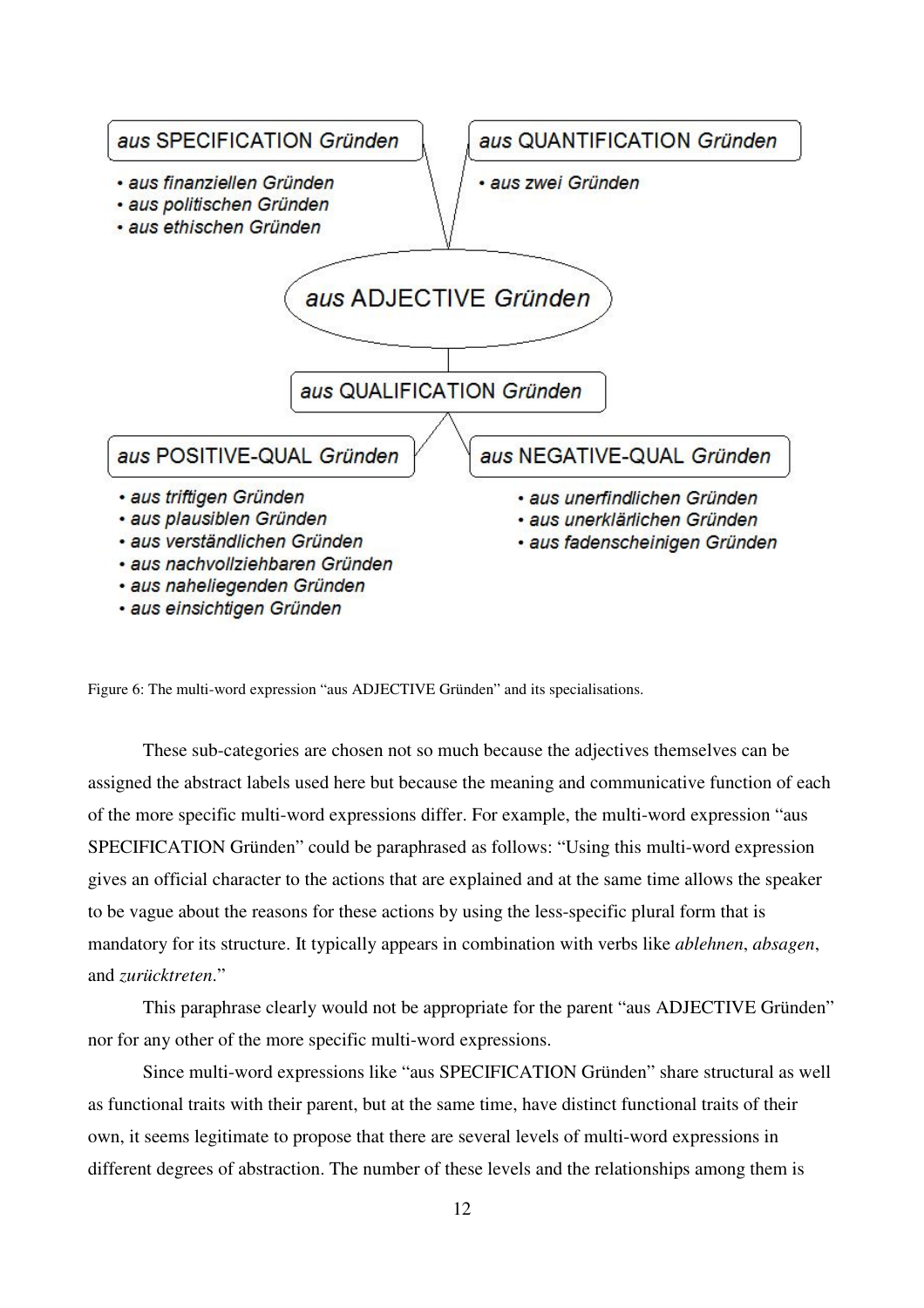subject to further research.

## **3. Prospects**

At the moment, we are working on a network of multi-word expressions based on words for body parts like *Ohr* ('ear')*, Kopf* ('head')*, Auge* ('eye'), etc., as well as on examining causative multi-word expressions, starting out at the word forms of the lemmas *Grund* and *warum* ('why')*.* 

We strive to build up a collection of multi-word expressions common in the German language according to the usage-based criteria explained above. Important issues are to find out what constitutes the core of a multi-word expression and how slots can be specified.

 We also want to study more deeply the links and relationships, surface-based as well as functional, that exist between multi-word expressions. For this, we use linguistic annotation, including structural criteria (e.g., grammatical status of a multi-word expression) as well as features that capture the typical use in the corpus like domain, situation, or genre. An important annotation will be the pragmatic function of a multi-word expression.

However, the set of possible annotations is not fixed yet and will be developed as research continues. This is typical for the way corpus-driven linguistics works: "As the main lines of description become clear, it is to be expected that a descriptive apparatus will take shape in response to the descriptive needs." (Tognini-Bonelli, 2001: 179).

We plan to present our findings in a network structure that illustrates the interrelations of multi-word expressions and can also be linked to electronic dictionaries (for more thoughts about the presentation of multi-word expressions *cf.* Steyer, forthcoming). A network like this can be both helpful to foreign language learners and interesting for linguists.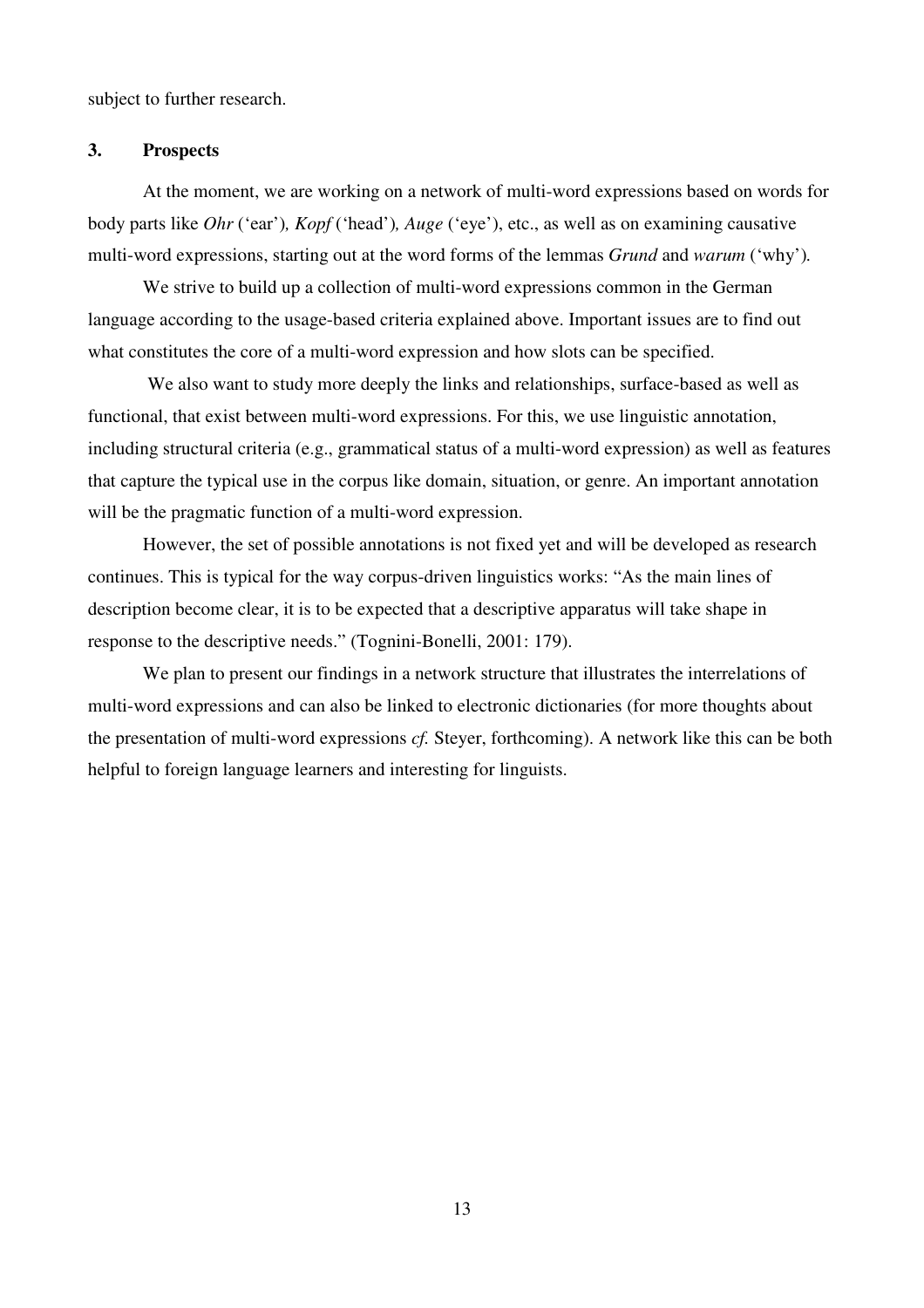#### **References**

Belica, C. (1995) Statistische Kollokationsanalyse und Clustering. Korpuslinguistische Analysemethode. Institut für Deutsche Sprache. Mannheim. COSMAS II available on-line from http://www.ids-mannheim.de/cosmas2/ (accessed: 29 June 2007).

Belica, C. and K. Steyer (forthcoming): Korpusanalytische Zugänge zu sprachlichem Usus, in AUC (Acta Universitatis Carolinae), Germanistica Pragensia XX. Prag: Karolinum. Preprint available from http://www.ids-mannheim.de/kl/projekte/uwv (accessed: 29 June 2007).

Burger, H., D. Dobrovolskij, P. Kühn and N. R. Norrick (eds) (2007) Phraseologie/Phraseology. Ein internationales Handbuch zeitgenössischer Forschung/An International Handbook of Contemporary Research. 2 Halbbände (= HSK 28.1/2). Berlin/New York: de Gruyter.

Feilke, H. (2004) Kontext – Zeichen – Kompetenz. Wortverbindungen unter sprachtheoretischem Aspekt, in K. Steyer (ed.) (2004a), pp. 41–64.

Hanks, P. (2004) 'The Syntagmatics of Metaphor and Idiom'. *International Journal of Lexicography* 17 (3), 245–274.

Hausmann, F. J. (2004) Was sind eigentlich Kollokationen? in K. Steyer (ed.) (2004a), pp. 309–334.

Hunston, S. and G. Francis (2000) Pattern Grammar. A corpus-driven approach to the lexical grammar of English. (= Studies in Corpus Linguistics 4). Amsterdam/Philadelphia: Benjamins.

Kämper, H. and L. M. Eichinger (eds) (2007) Sprach-Perspektiven. Germanistische Linguistik und das Institut für Deutsche Sprache. (= Studien zur Deutschen Sprache 40). Tübingen: Narr.

Moon, R. (1998) Fixed Expressions and Idioms in English. A Corpus-Based Approach. Oxford: Clarendon Press.

Perkuhn, R. (2007) "Corpus-driven": Systematische Auswertung automatisch ermittelter sprachlicher Muster, in H. Kämper and L. M. Eichinger (eds) (2007), pp. 465–491.